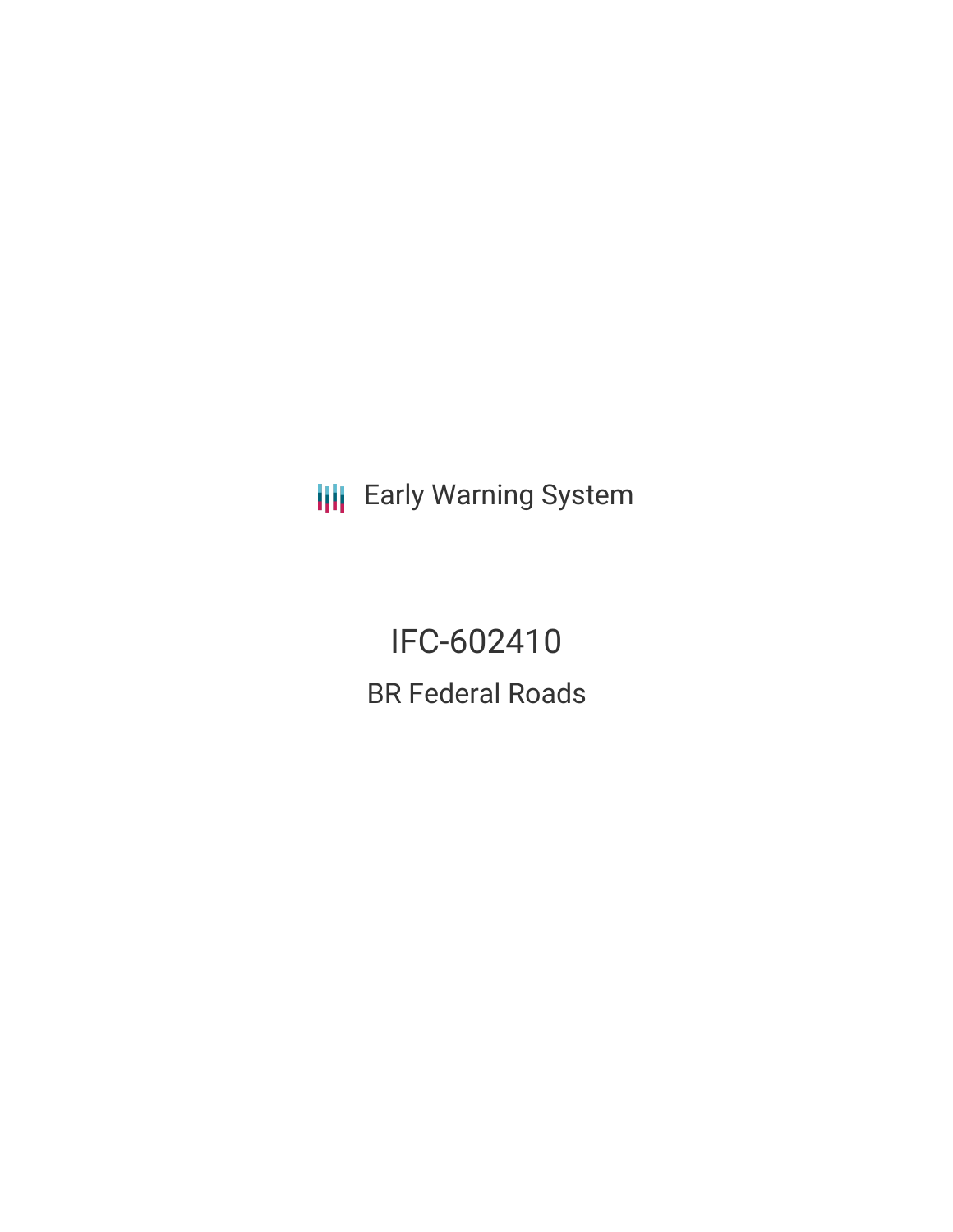## **Quick Facts**

| <b>Countries</b>              | Brazil                                    |  |  |  |  |
|-------------------------------|-------------------------------------------|--|--|--|--|
| <b>Financial Institutions</b> | International Finance Corporation (IFC)   |  |  |  |  |
| <b>Status</b>                 | Approved                                  |  |  |  |  |
| <b>Bank Risk Rating</b>       | U                                         |  |  |  |  |
| <b>Voting Date</b>            | 2017-11-14                                |  |  |  |  |
| <b>Borrower</b>               | Empresa de Planejamento e Logística (EPL) |  |  |  |  |
| <b>Sectors</b>                | Infrastructure, Transport                 |  |  |  |  |
| <b>Investment Type(s)</b>     | <b>Advisory Services</b>                  |  |  |  |  |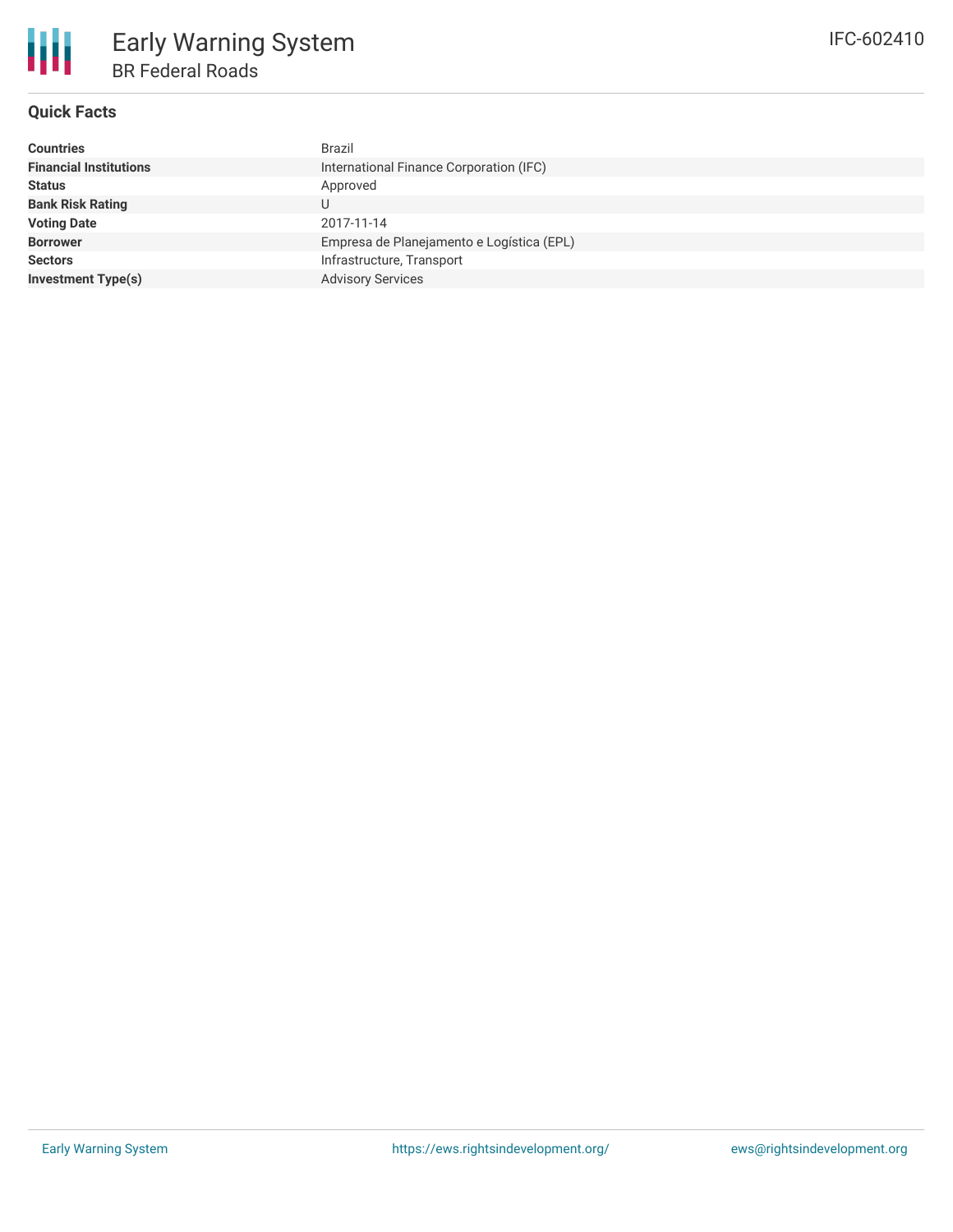

# **Project Description**

According to IFC website, IFC will help Brazil's Empresa de Planejamento e Logística (EPL), and federal government agency, in structuring and promoting its Roads Concessions Program. The Program encompasses four batches of federal roads covering more than 2,000 km. Further, the new road concessions, encompassing more than 2,000 km of roads, are expected to better link the major economic centers of Brazil, and improve connectivity between the mid-west and north regions of the country; improve logistics conditions among economically relevant cities; enhance overall road safety to roads users; and improve the quality of the roads and decrease traffic congestion in regions of major economic importance in Brazil. The project will also help introduce new standards of international investment in Brazil's infrastructure market and introduce operational innovations in the road sector.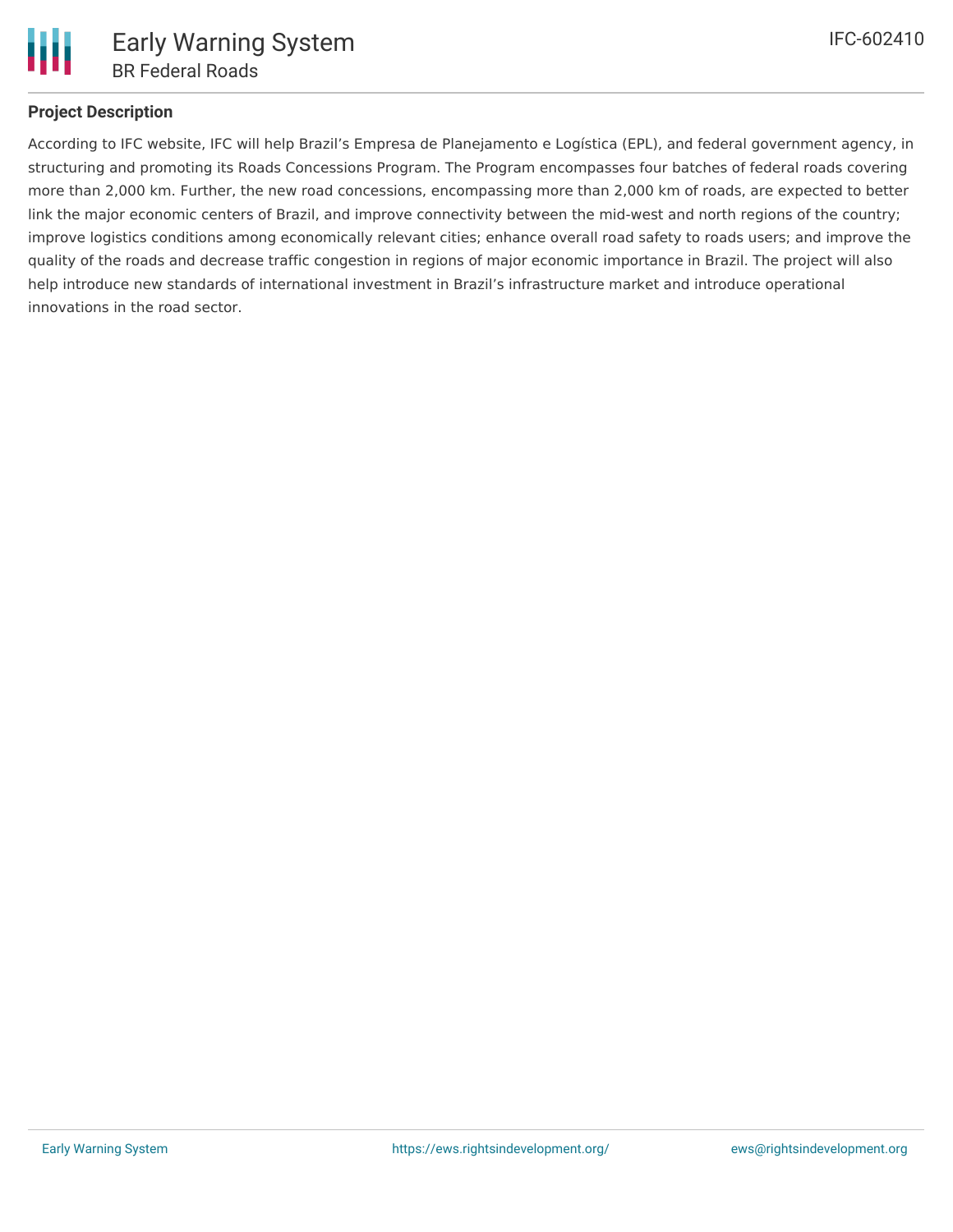

# Early Warning System BR Federal Roads

# **People Affected By This Project**

The new road concessions, encompassing more than 2,000 km of roads, are expected to better link the major economic centers of Brazil, and improve connectivity between the mid-west and north regions of the country; improve logistics conditions among economically relevant cities; enhance overall road safety to roads users; and improve the quality of the roads and decrease traffic congestion in regions of major economic importance in Brazil. The project will also help introduce new standards of international investment in Brazil's infrastructure market and introduce operational innovations in the road sector.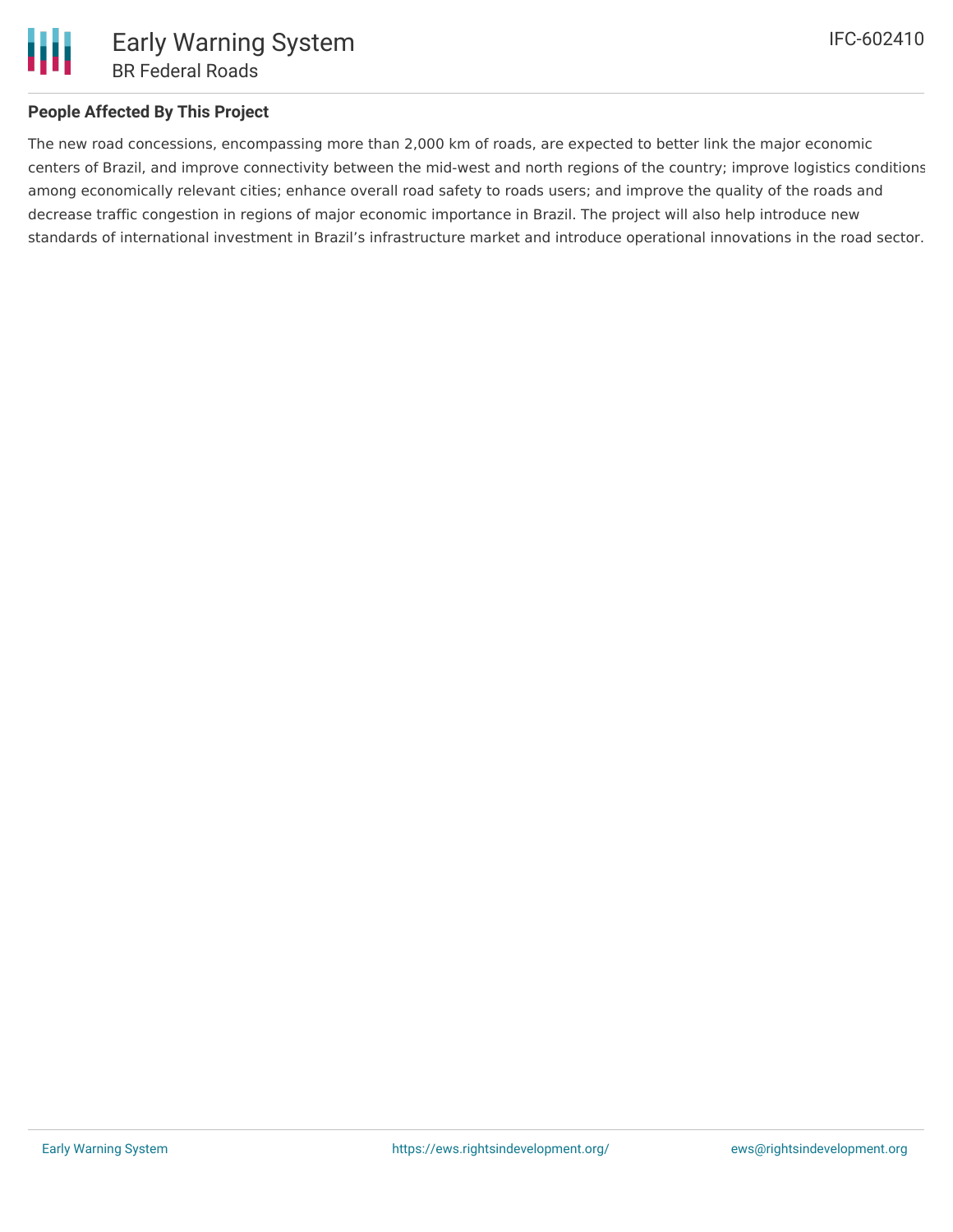#### **Investment Description**

• International Finance Corporation (IFC)

There was no information at the time of the snapshot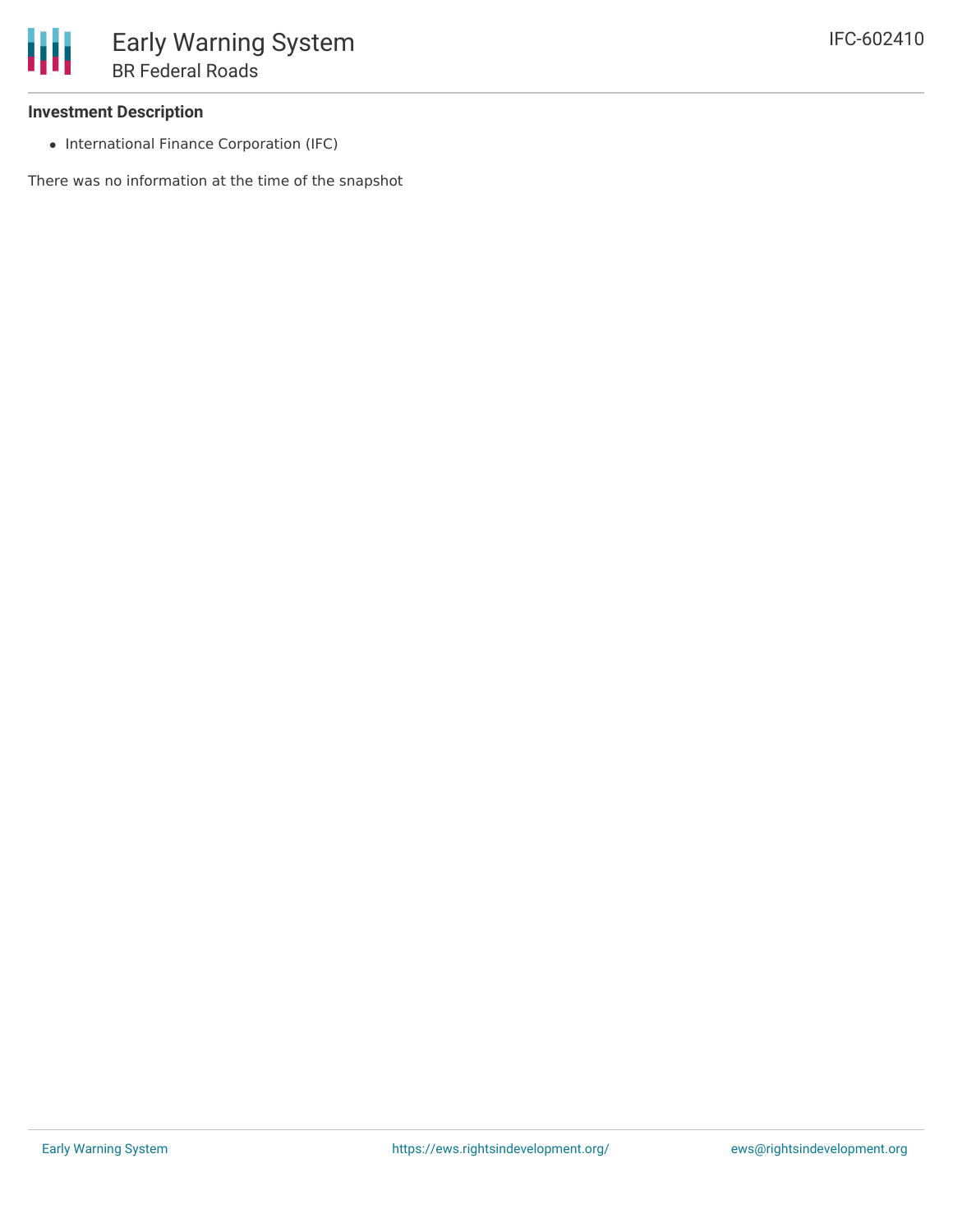

# Early Warning System BR Federal Roads

| <b>Private Actor 1</b> | <b>Private Actor</b><br>1 Role | <b>Private Actor</b><br>Sector |     | <b>Relation</b> Private Actor 2           | <b>Private Actor</b><br>2 Role | <b>Private Actor</b><br>2 Sector |
|------------------------|--------------------------------|--------------------------------|-----|-------------------------------------------|--------------------------------|----------------------------------|
|                        |                                | $\sim$                         | . . | Empresa de Planejamento e Logística (EPL) | Client                         | . .                              |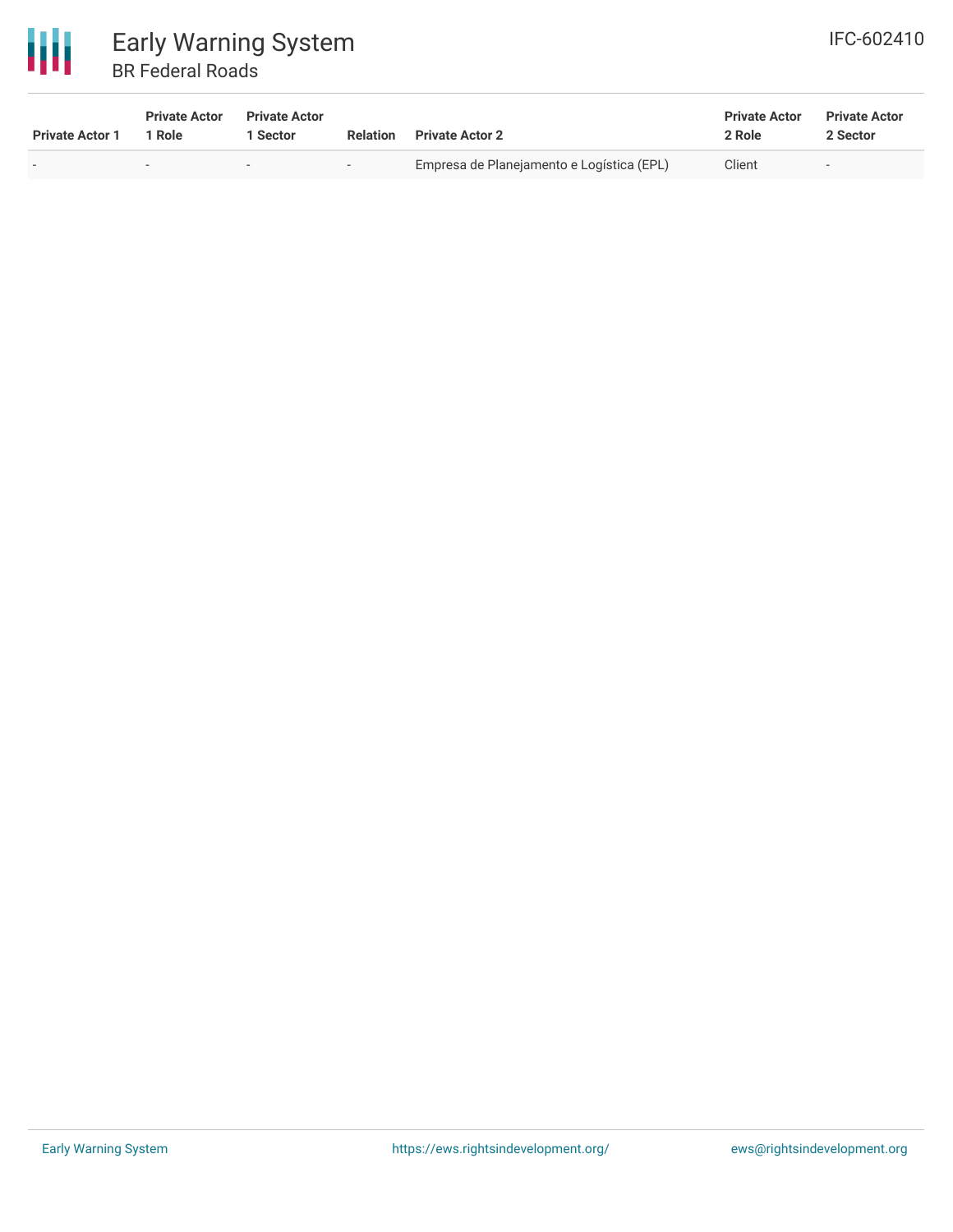# **Contact Information**

No contact information provided at the time of disclosure.

#### **ACCOUNTABILITY MECHANISM OF IFC**

The Compliance Advisor Ombudsman (CAO) is the independent complaint mechanism and fact-finding body for people who believe they are likely to be, or have been, adversely affected by an IFC or MIGA- financed project. If you submit a complaint to the CAO, they may assist you in resolving a dispute with the company and/or investigate to assess whether the IFC is following its own policies and procedures for preventing harm to people or the environment. If you want to submit a complaint electronically, you can email the CAO at CAO@worldbankgroup.org. You can learn more about the CAO and how to file a complaint at http://www.cao-ombudsman.org/